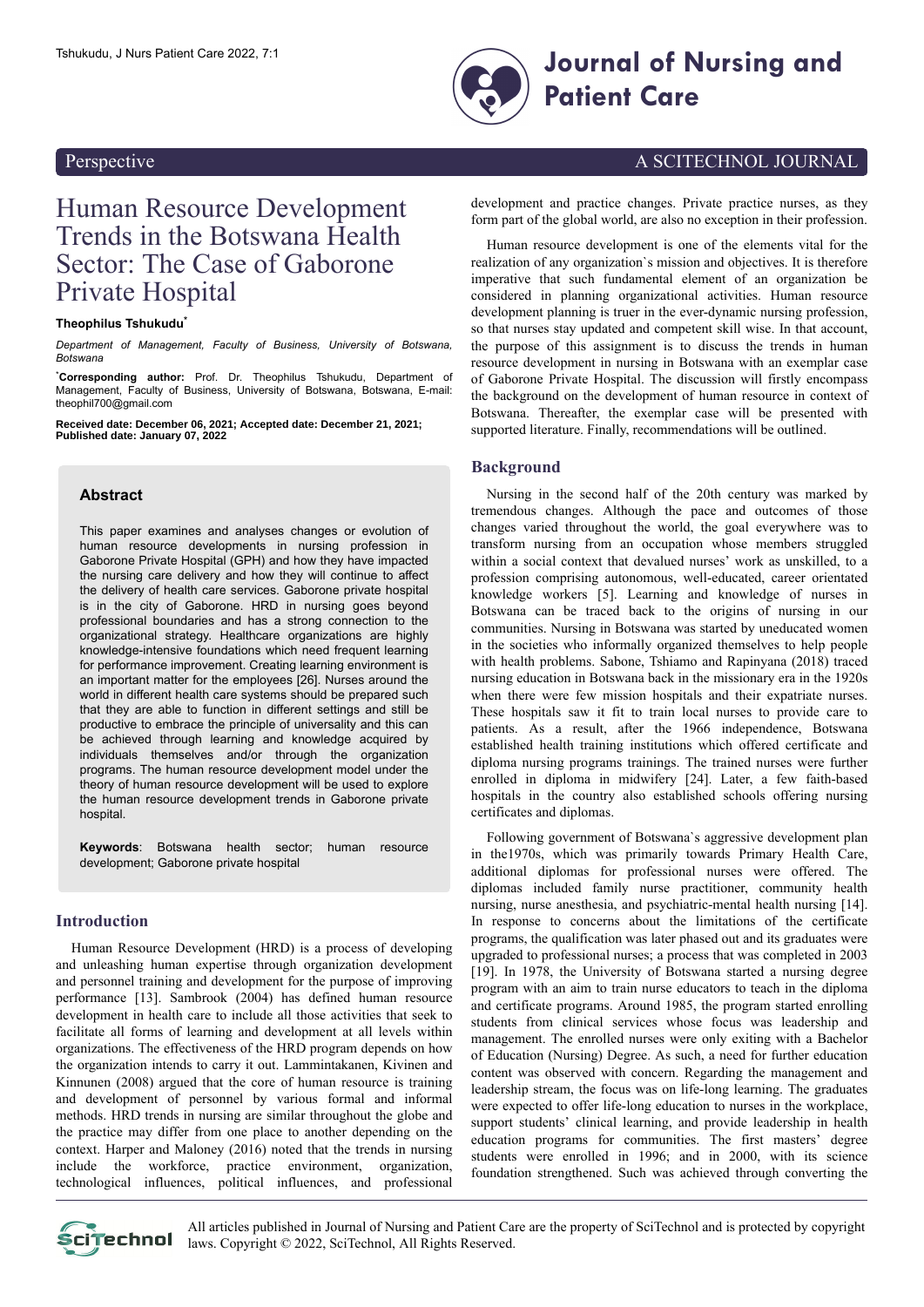Bachelor of Education (Nursing) Degree program to Bachelor of Nursing Science (BNS) and started enrolling pre-service students along with those upgrading their diploma to a degree [7].

Currently, nursing education in Botswana is provided by government`s six institutes of health sciences and two faith-based hospitals. The institutes of health sciences offer diploma in basic nursing and post basic diploma in community health nursing, psychiatric-mental health nursing, midwifery, and family nurse practitioner. The faith-based hospitals also offer diploma programs [20]. In addition to the undergraduate degree program, the University of Botswana offers masters' degrees in midwifery, community health nursing, psychiatric-mental health nursing, family nurse practitioner, paediatric nursing, and adult health nursing. Botswana nurses also further their studies in countries such as South Africa, Canada, Australia, United Kingdom, and the USA. South Africa provides both undergraduate and post-graduate degrees while universities overseas mainly provide post-graduate degrees.

#### **Literature Review**

To understand the trends in HRD in nursing in Botswana`s Gaborone Private Hospital, the HRD model which is part of the theory of human resource development will be used. It is believed that HRD took a detour during the past fifty years and the clear vision and practice was lost during World War II in the 1950s and returned in 1980s [13]. The massive Training within Industry (TWI) project that culminated with the ending of World War II is seen as the origin of contemporary HRD [6]. The actual fulfilment of the goods and/or services requirement is thought of in terms of units of performance and performance is a key goal of the organization that is viewed as the resultant of HRD. The larger frame in which HRD functions includes organizations and the milieu in which they function. Organizations are the host systems for most HRD activity [13]. The whole theory of HRD is proposed to be the integration of psychological, economic, and system theories within an ethical frame. This integrative state is central to securing HRD as a discipline, not in just knowing the elements and the whole of any integrated HRD theory will be larger than the sum of the parts and unique to HRD [13].



**Figure 1:** Theory of Human Resource Development

The human resource development model, which is from the theory of human resource development, is the one that will be particularly used to explore trends in human resource development in nursing in Botswana at Gaborone Private Hospital. The model is intended to be a way of making sense of the relationships between various organizational factors that both influence and are influenced by HRD

[17]. This model of HRD illustrates HRD as a five-phase process working in concert with other core organizational processes, all functioning in the organizational context and the larger environmental context [13].



**Figure 2:** Human Resource Development Model

The overlaps should be viewed as a set of multi-dimensional, interrelated factors. The relationship between strategy and structure and HRM is predicated on the argument that human resource policies should be integrated with strategic business planning [25]. The dynamics of these overlaps can also be used to illustrate the need to break down boundaries and barriers to facilitate the exchange of information and develop shared learning and collaborative processes. Boundaries inhibit the flow of information; they keep individuals and groups isolated and re-inforce preconceptions [9]. Human resource model components affect one another and managing them well helps the organization to achieve its goals. Human resource management and HRD will be explored to understand learning and knowledge at Gaborone private hospital within the nursing profession and this is mainly due to the closeness and the linkage of the two concepts.

#### **Human Resource Management**

Gaborone Private Hospital, as a profit-making entity, is more concerned with making a lot of money with little expenses and as such it is not interested in sending nurses to school to enhance their skills. The little it can do is to organize short courses or in house programms for the nurses if there is a need especially if there is a new condition or crisis to try to overcome the situation. For example, they had organized a short training for the whole staff when the COVID-19 pandemic started. Gaborone Private Hospital prefers to hire the nurses who already have higher qualifications and at the time of hiring the nurse may be relevant to the present time. As time goes on, the nurse gets overtaken by the events and as such this may affect the service delivery of such personnel.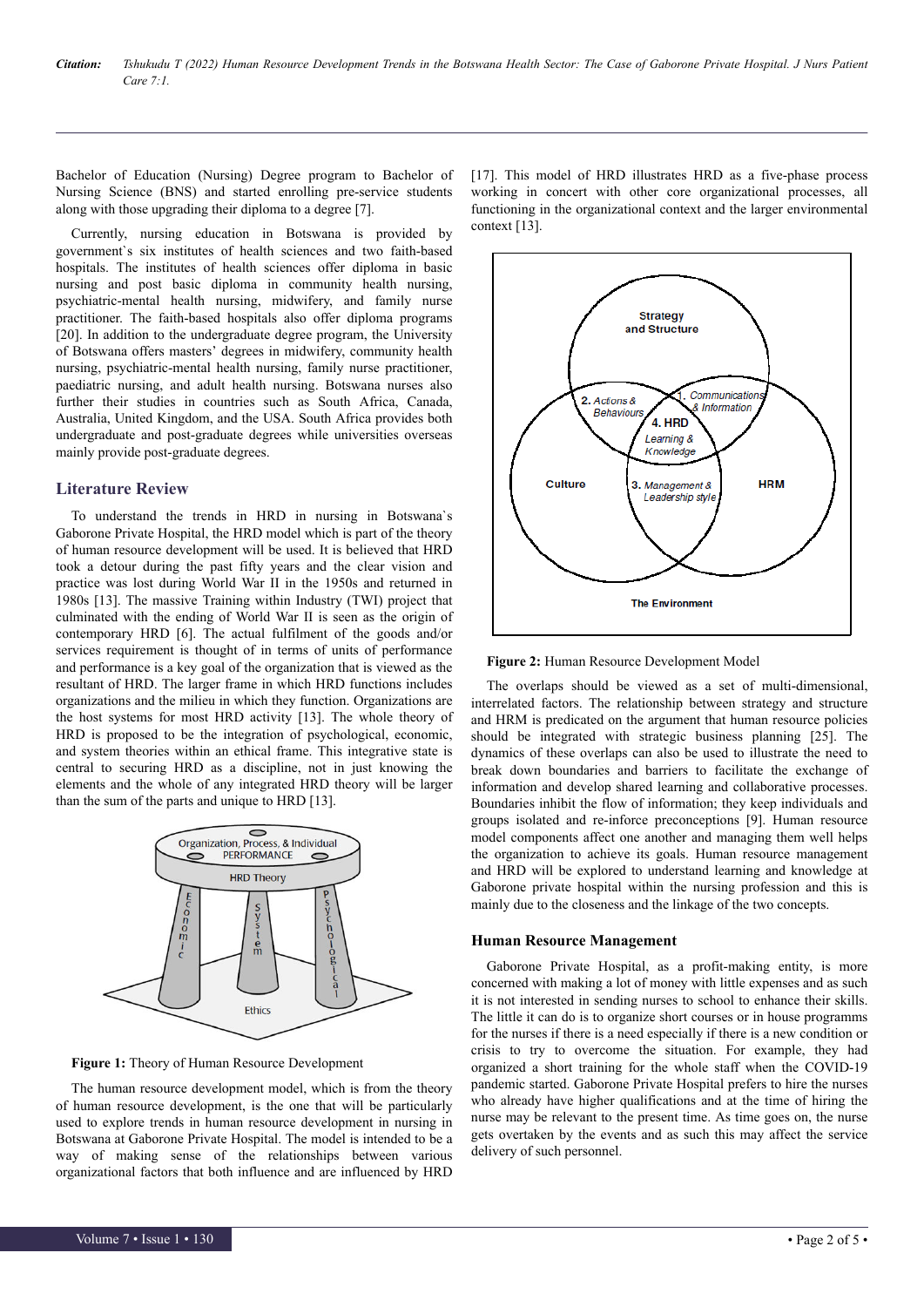The importance of HRM in health care performance has not been recognized and systematically analyzed until recently [3]. The interest and financial support of senior managers are most important components necessary for the effective management of people in health care organizations. Managing people for high performance requires a significant investment in time and money to have positive employee relations, competent employees, competitive compensation, continuous training and development, thorough performance appraisal, and a safe workplace. An executive team that considers employees to be long-term competitive assets is more likely to allocate financial resources to enhance the value of individuals in the organization and hold managers accountable for earning a rate of return on the investment [1]. There is a good public perception about Gaborone Private Hospital as compared to the government owned facilities and this is mainly attributed to the quality time that the clients are given, not necessarily the skills that the nurses there possess. This is attributed to by the reasonable nurse patient ratio which reflects a sign of good human resource management practice.

Human resources and their development are crucial elements in today's health care and its future reforms [16,22]. In fact, clients today, living in the information age, have a high expectation that health professionals are intelligent and competent to provide the highest quality of care available. The other factor that contributes to highly ranked service in Gaborone private hospital is the high moral of the nurses which is high as compared to the other nurses at the government facilities and this is due to high salaries in GPH as compared to government facilities. Even though the salaries are high there is no job security and most nurses do not like that. Tyson (1995) opined that HRM is one crucial strategic component in the health care field. This issue also has economic implications, as two-thirds of all costs of the health care organization consist of the salaries of personnel (directly and indirectly) [4].

# **Learning and Knowledge (HRD)**

It is the responsibility of an individual and the organization to make sure that employees have got the needed and reasonable skills for the work they do. HRD transcends professional boundaries and has a strong connection to the organization's strategy [15]. Gaborone Private Hospital does not recognize any qualifications that an employee may attain while in service. That is, there is no remuneration or rewards for individual development. Extra qualification may be considered at the point of hiring but after that the organization does not deem it beneficial to them while in an actual fact organization will benefit from the skills that an employee has gained. The new roles, training and development needs can be identified with sufficient lead time to implement appropriate programs for enhancing performance. Effective training can significantly improve productivity, lower costs, and play a major role in improving patient care [1].

The employees who are frequently refreshed and sent for training turn to have trust in the organization as they realize that the organization values and appreciate their importance. The more the employees stay long in the organization they turn to adopt the organizational culture of performance and as such the nurses in Gaborone private hospital feel abounded and as such they do not feel that attachment between them and the organization hence this affect their service delivery. Arnold (2010) argued that employee training and development needs must be analyzed when formulating and implementing new strategies for restructuring, lowering costs, improving quality, or providing better patient service. To implement

and sustain a higher quality patient service strategy, employees who are providing excellent service to patients should be rewarded accordingly. Learning paths must be taken into consideration as a strategy to help with this process, considered as multiple alternatives offered to individuals, followed according to individual, group and organization expectations, based on the competences they already have and those they still need to develop [18].

Learning must be seen as a voluntary act, when individuals need to have a reason to be committed to the educational process. The act of being qualified through Learning Paths is like moving across a network of opportunities and not becoming entangled with a preestablished qualification curriculum or program. The Learning Paths enable professionals to build up their learning from their needs and choices, integrating personal planning with health organization expectations, including their ambitions, expected performance, the competences they already have and those they need to add to their knowledge. For the development of coherent competences that meet the expected results, the work environment must promote learning and professionals have to be interested and encouraged to learn and teach [18]. Training takes into consideration both the organizational and professional needs because it assumes shared responsibility for development of competencies, and as such acts as a contract between the two. Training and development in healthcare is based on continuous knowledge development in which by generating new information from clinical research and translate it into practice to improve patient care [10].

Human resource management emphasizes top management's responsibility for managing culture [25]. Managers as individual human beings hold varying beliefs and values about themselves, their work, and other people in the abstract and particular, and about organizations in the abstract and particular which influence how they approach their work and how they interact with those they manage. For a human resource development program to be implemented and to prosper in an organization, the human resource personnel or managers have to understand it and be more than willing to support it because they are the ones who are responsible for the staff welfare and development. HRD is to ensure that employee's knowledge and skills are fully utilized, which requires effective HRM practices [8].

The nature of HRD as a concept comprises of a variety of activities and processes rather than viewing it purely as a function or department within an organization. If human resource development does not take place, then neither learning or improvement or change can take place, for all these both require and result in a shift in mindset or behaviour or skills. To develop the knowledge organization, it is necessary to create an appropriate learning environment. Walton (1999) noted that with years that there was a shift from training and development to learning and a lot of organizations acknowledged the pervasive nature of informal learning in the workplace. Regardless of the status of nursing's position or the stage of its development in any one country, individual nurses require support in their practice and in their professional development [5]. Continuing education in health is a possibility of innovation and re-organization of the work process through in-service education, aimed at strengthening the development of competences of nursing professionals [18].

# **Recommendations**

It is critical for the nurses to have a wealth of knowledge and skills for better service delivery.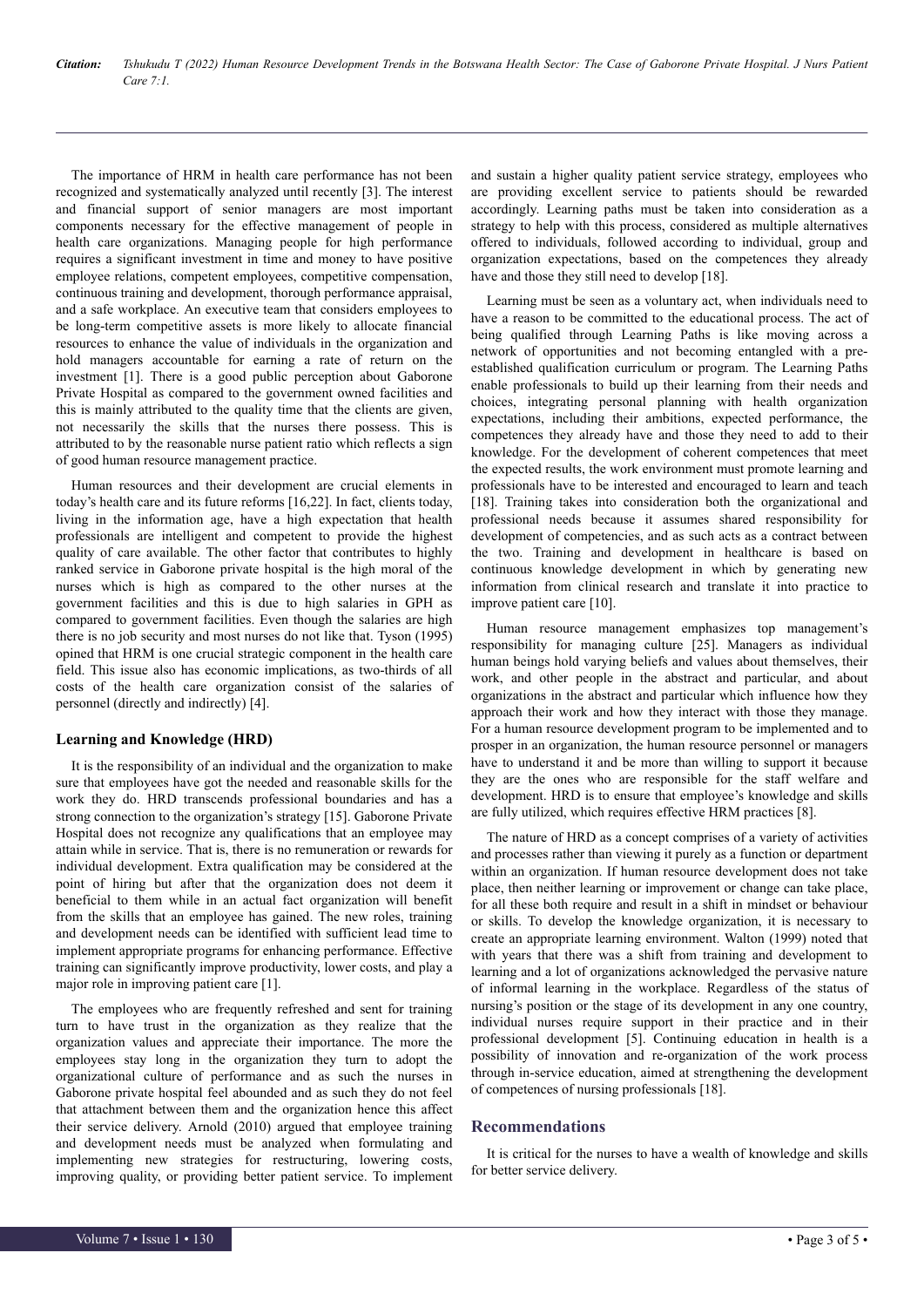**•** Gaborone Private Hospital and other employers of nurses must create a nurturing environment to develop nurses and allow nurses to develop themselves for the benefit of the clients and for professional and personal development.

**•** Nurses should be recognized and rewarded for the learning that they undergo while on duty.

**•** There is an acute need for right policies to be developed and implemented to allow for the nurses' growth just like other professionals in the health sector such as medical doctors who are allowed to go to school after 2 years in service and they can be given a study leave on full pay for the entire training in the government sector.

### **Conclusion**

Trends in human resource development in the field of nursing fraternity are important in any health sector of a community or country because they determine the health outcome of that particular community or country mainly because nurses form the backbone of the health sector of most countries. Nationally, the density of health nurses per 10,000 populations has been persistently low by international standards [30,31]. The WHO views nursing personnel as the most critical of all health system resources. The training and development of nurses in a health sector is crucial and has to be evolving in order to be able to face the ever-changing challenges in the health sector. The growth and improvement of the nursing care is more dependent on the human resource management, how it values the staff development in order for that staff to be able to contribute to achieving organizational goals. There is extensive evidence that HRM practices have an impact on organizational and employee performance in many sectors [2;11]. Public health sector HRM in Botswana has experienced inadequate planning, poor deployment and underutilization of staff. Lack of comprehensive retention strategies and poor working conditions contributed to the failure to attract and retain skilled personnel [23]. This in turn contributed to the stagnation in the development of nurse's profession and knowledge to be able to provide quality nursing care that is relevant to the current changing times.

#### **References**

- 1. Arnold E (2010). Managing human resources for successful strategy execution. The Health Care Manager 29: 166-171.
- 2. [Bowen DE, Ostroff C \(2004\) Understanding HRM-firm](https://asu.pure.elsevier.com/en/publications/understanding-hrm-firm-performance-linkages-the-role-of-the-stren) [performance linkages: The role of the "strength" of the HRM](https://asu.pure.elsevier.com/en/publications/understanding-hrm-firm-performance-linkages-the-role-of-the-stren) [system. Academy of Management Review 29: 203-221.](https://asu.pure.elsevier.com/en/publications/understanding-hrm-firm-performance-linkages-the-role-of-the-stren)
- 3. [Buchan J \(2004\) What difference does \(''good''\) HRM make?](https://www.semanticscholar.org/paper/What-difference-does-(%22good%22)-HRM-make-Buchan/5fe0789a3b751e70bb5667a38900e77a2cac61bf) [Human resources for health](https://www.semanticscholar.org/paper/What-difference-does-(%22good%22)-HRM-make-Buchan/5fe0789a3b751e70bb5667a38900e77a2cac61bf)
- 4. [Chen L, Evans T, Anand S, Boufford JI, Brown H, et al. \(2004\)](https://www.thelancet.com/journals/lancet/article/PIIS0140673604174825/fulltext) [Human resources for health: Overcoming the crisis. The](https://www.thelancet.com/journals/lancet/article/PIIS0140673604174825/fulltext) [Lancet 364: 1984-1990.](https://www.thelancet.com/journals/lancet/article/PIIS0140673604174825/fulltext)
- 5. [Donner GJ, Wheeler MM \(2001\) Career planning and](http://www.xuebalib.com/cloud/literature-169zORFjD3yZ.html) [development for nurses: The time has come. International](http://www.xuebalib.com/cloud/literature-169zORFjD3yZ.html) [Nursing Review 48: 79-85.](http://www.xuebalib.com/cloud/literature-169zORFjD3yZ.html)
- 6. [Dooley CR \(2001\) The training within industry report](https://journals.sagepub.com/doi/abs/10.1177/15234220122238283?journalCode=adha) [1940-1945. Advances in Developing Human Resources 3:](https://journals.sagepub.com/doi/abs/10.1177/15234220122238283?journalCode=adha) [127-289.](https://journals.sagepub.com/doi/abs/10.1177/15234220122238283?journalCode=adha)
- 7. Faculty of Education (2007) Department of nursing education handbook 2007-2008 (unpublished). University of Botswana.
- 8. [Garavan TN, Costine P, Heraty N. \(1995\) The emergence of](https://www.emerald.com/insight/content/doi/10.1108/EUM0000000000219/full/html?skipTracking=true) [strategic human resource development. Journal of European](https://www.emerald.com/insight/content/doi/10.1108/EUM0000000000219/full/html?skipTracking=true) [Industrial Training 15.](https://www.emerald.com/insight/content/doi/10.1108/EUM0000000000219/full/html?skipTracking=true)
- 9. [Garvin DA \(2003\) Learning in action: A guide to putting the](https://www.hbs.edu/faculty/Pages/item.aspx?num=4882) [learning organization to work. Harvard Business Review Press.](https://www.hbs.edu/faculty/Pages/item.aspx?num=4882)
- 10. [Glaser J, Overhage JM \(2013\) Becoming a learning organization:](https://go.gale.com/ps/i.do?id=GALE%7CA322025832&sid=googleScholar&v=2.1&it=r&linkaccess=abs&issn=07350732&p=AONE&sw=w&userGroupName=anon%7Ed85d6593) [The role of healthcare IT: Healthcare IT will play a critical role](https://go.gale.com/ps/i.do?id=GALE%7CA322025832&sid=googleScholar&v=2.1&it=r&linkaccess=abs&issn=07350732&p=AONE&sw=w&userGroupName=anon%7Ed85d6593) [in helping providers capture data and transfer knowledge from](https://go.gale.com/ps/i.do?id=GALE%7CA322025832&sid=googleScholar&v=2.1&it=r&linkaccess=abs&issn=07350732&p=AONE&sw=w&userGroupName=anon%7Ed85d6593) [every patient interaction-the basis for higher-quality care at](https://go.gale.com/ps/i.do?id=GALE%7CA322025832&sid=googleScholar&v=2.1&it=r&linkaccess=abs&issn=07350732&p=AONE&sw=w&userGroupName=anon%7Ed85d6593) [reduced cost. Healthcare Financial Management 67: 56-64.](https://go.gale.com/ps/i.do?id=GALE%7CA322025832&sid=googleScholar&v=2.1&it=r&linkaccess=abs&issn=07350732&p=AONE&sw=w&userGroupName=anon%7Ed85d6593)
- 11. [Guest DE \(1997\) Human resource management and](https://www.tandfonline.com/doi/abs/10.1080/095851997341630) [performance: a review and research agenda. International Journal](https://www.tandfonline.com/doi/abs/10.1080/095851997341630) [of Human Resource Management, 8: 263-276.](https://www.tandfonline.com/doi/abs/10.1080/095851997341630)
- 12. [Harper MG, Maloney P \(2016\) Nursing professional](https://www.nursingcenter.com/journalarticle?Article_ID=3504073&Journal_ID=54029&Issue_ID=3503727) [development: Revision of the scope and standards of](https://www.nursingcenter.com/journalarticle?Article_ID=3504073&Journal_ID=54029&Issue_ID=3503727) [practice. Journal for Nurses in Professional Development, 32:](https://www.nursingcenter.com/journalarticle?Article_ID=3504073&Journal_ID=54029&Issue_ID=3503727) [171-173.](https://www.nursingcenter.com/journalarticle?Article_ID=3504073&Journal_ID=54029&Issue_ID=3503727)
- 13. Hilton EF, Swanson RA (2011) Foundations of human resource development.<http://www.ReadHowYouWant.com>.
- 14. [Klopper H, Uys LR \(2013\) The state of nursing and nursing](https://www.worldcat.org/title/state-of-nursing-and-nursing-education-in-africa-a-country-by-country-review/oclc/849513850) [education in Africa: A country-by-country review. Indianapolis,](https://www.worldcat.org/title/state-of-nursing-and-nursing-education-in-africa-a-country-by-country-review/oclc/849513850) [IN: Sigma Theta Tau International.](https://www.worldcat.org/title/state-of-nursing-and-nursing-education-in-africa-a-country-by-country-review/oclc/849513850)
- 15. [Lammintakanen J, Kivinen T, Kinnunen J \(2008\) Human](https://mbahrd2010.files.wordpress.com/2010/08/2-hrd-in-nursing.pdf) [resource development in nursing: views of nurse managers and](https://mbahrd2010.files.wordpress.com/2010/08/2-hrd-in-nursing.pdf) [nursing staff. Journal of Nursing Management 16\(5\), 556-564.](https://mbahrd2010.files.wordpress.com/2010/08/2-hrd-in-nursing.pdf)
- 16. [Lethbridge J \(2004\) Public sector reform and demand for human](https://www.hrhresourcecenter.org/node/281.html) [resources for health \(HRH\). Human Resources for Health 2.](https://www.hrhresourcecenter.org/node/281.html)
- 17. [Mankin DP \(2001\) A model for human resource](https://www.tandfonline.com/doi/abs/10.1080/13678860121714?journalCode=rhrd20) [development. Human Resource Development International, 4:](https://www.tandfonline.com/doi/abs/10.1080/13678860121714?journalCode=rhrd20) [65-85.](https://www.tandfonline.com/doi/abs/10.1080/13678860121714?journalCode=rhrd20)
- 18. [Mello ADL, Brito LJDS, Terra MG, Camelo SH \(2018\)](https://www.scielo.br/j/ean/a/x9CZqW6Yxd4WWNzzDnsrQHh/?lang=en) [Organizational strategy for the development of nurses'](https://www.scielo.br/j/ean/a/x9CZqW6Yxd4WWNzzDnsrQHh/?lang=en) [competences: possibilities of Continuing Education in](https://www.scielo.br/j/ean/a/x9CZqW6Yxd4WWNzzDnsrQHh/?lang=en) [Health. Escola Anna Nery, 22](https://www.scielo.br/j/ean/a/x9CZqW6Yxd4WWNzzDnsrQHh/?lang=en)
- 19. Ministry of Finance and Development Planning (2003) National Development Plan 9 (2003/4-2008/9). Gaborone, Botswana.
- 20. MOH (2012) National Health Service Situational Analysis Report, Ministry of Health, Gaborone.
- 21. [Sabone M, Tshiamo W, Rapinyana O \(2018\) Reflections on](https://journals.ub.bw/index.php/mosenodi/article/view/1468) [nursing education issues inBotswana. Mosenodi Journal, 21:](https://journals.ub.bw/index.php/mosenodi/article/view/1468) [89-102.](https://journals.ub.bw/index.php/mosenodi/article/view/1468)
- 22. [Sambrook S \(2004\) A critical- time for HRD? Journal of](https://www.deepdyve.com/lp/emerald-publishing/a-critical-time-for-hrd-30DNqe0HhQ) [European Industrial Training, 28: 611–624.](https://www.deepdyve.com/lp/emerald-publishing/a-critical-time-for-hrd-30DNqe0HhQ)
- 23. [Seitio-Kgokgwe OS, Gauld R, Hill PC, Barnett P \(2016\)](https://www.emerald.com/insight/content/doi/10.1108/JHOM-05-2015-0076/full/html) [Understanding human resource management practices in](https://www.emerald.com/insight/content/doi/10.1108/JHOM-05-2015-0076/full/html) [Botswana's public health sector. Journal of health Organization](https://www.emerald.com/insight/content/doi/10.1108/JHOM-05-2015-0076/full/html) [and Management 30.](https://www.emerald.com/insight/content/doi/10.1108/JHOM-05-2015-0076/full/html)
- 24. Selelô-Kupe S (1993) An uneasy walk to quality: A history of evolution of black nursing education in the Republic of Botswana, 1922-1980. Battle Creek, MI: Walsworth Publishing Company
- 25. Storey J (1995) 'Introduction: from personnel management to human resource management', in J. Storey (ed.) New Perspectives on Human Resource Management, London: Routledge.
- 26. Tsai Y (2014) Learning organizations, internal marketing, and organizational commitment in hospitals. BMC Health Services Research, 14: 152.